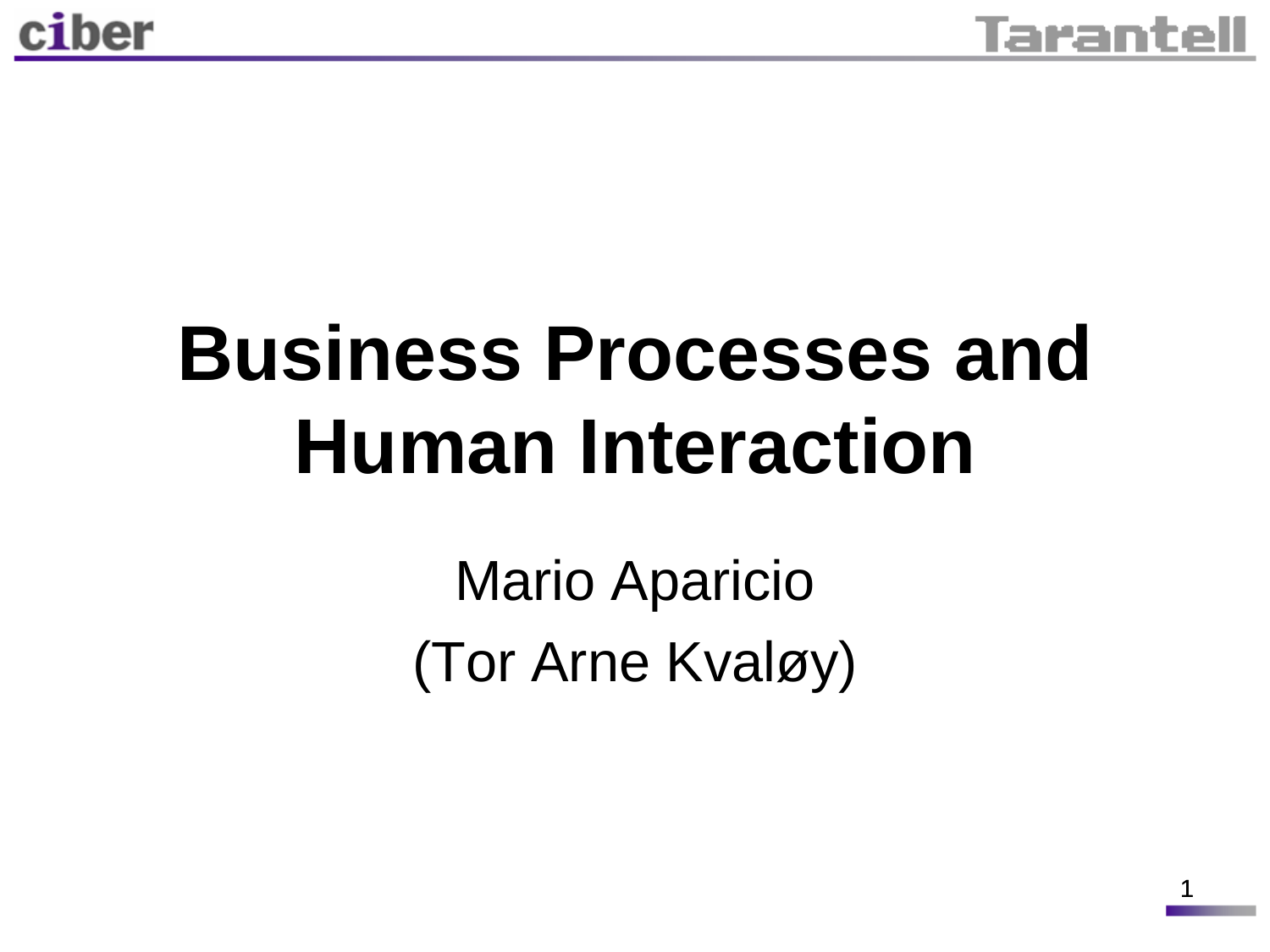



### **The message**

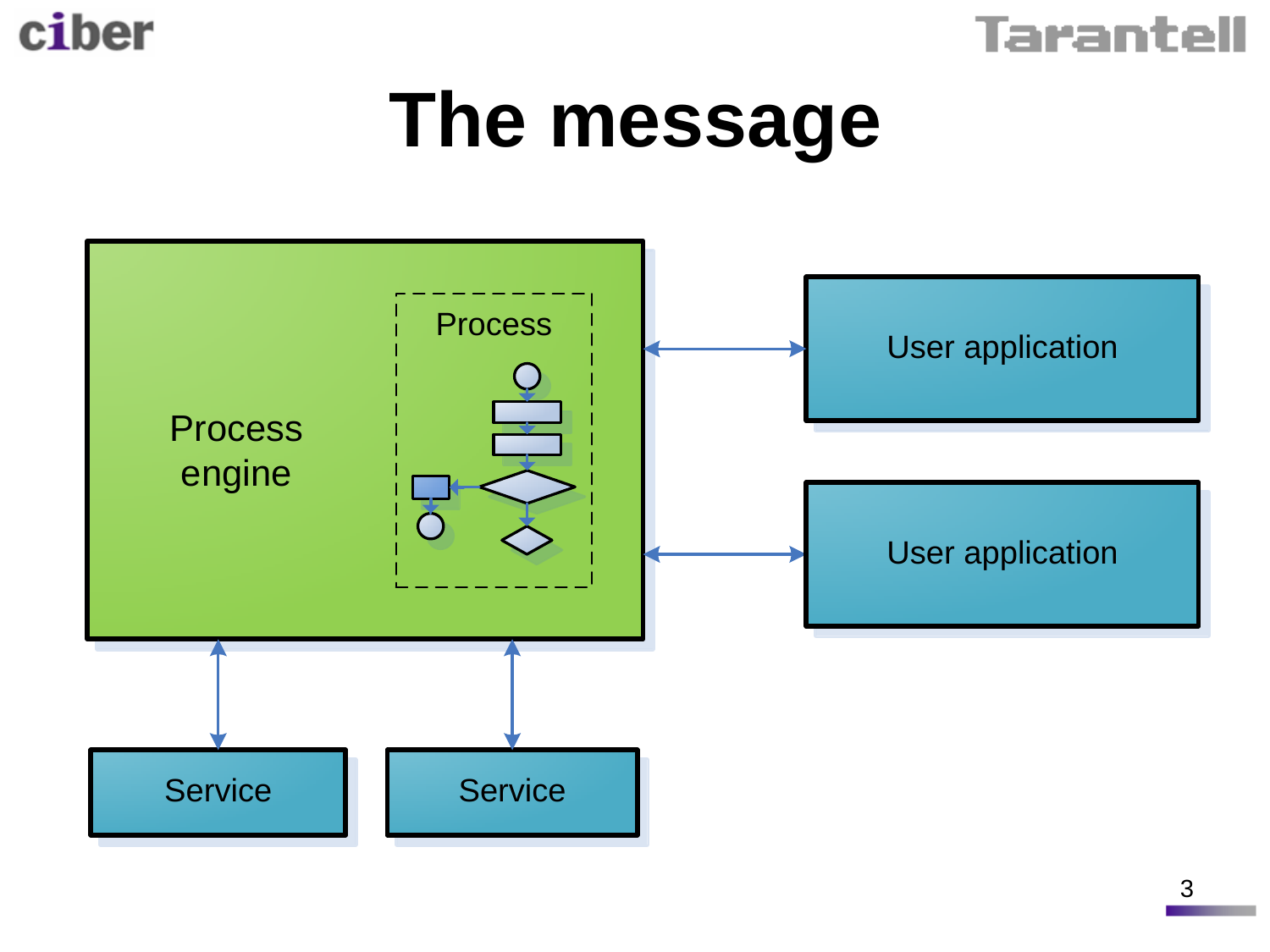



# **What's in it for you?**

- Learn about processes and human interaction
- That it is possible to make use of business process management software in a user application
- How to do this
- Suggestions on when it is a good idea to do this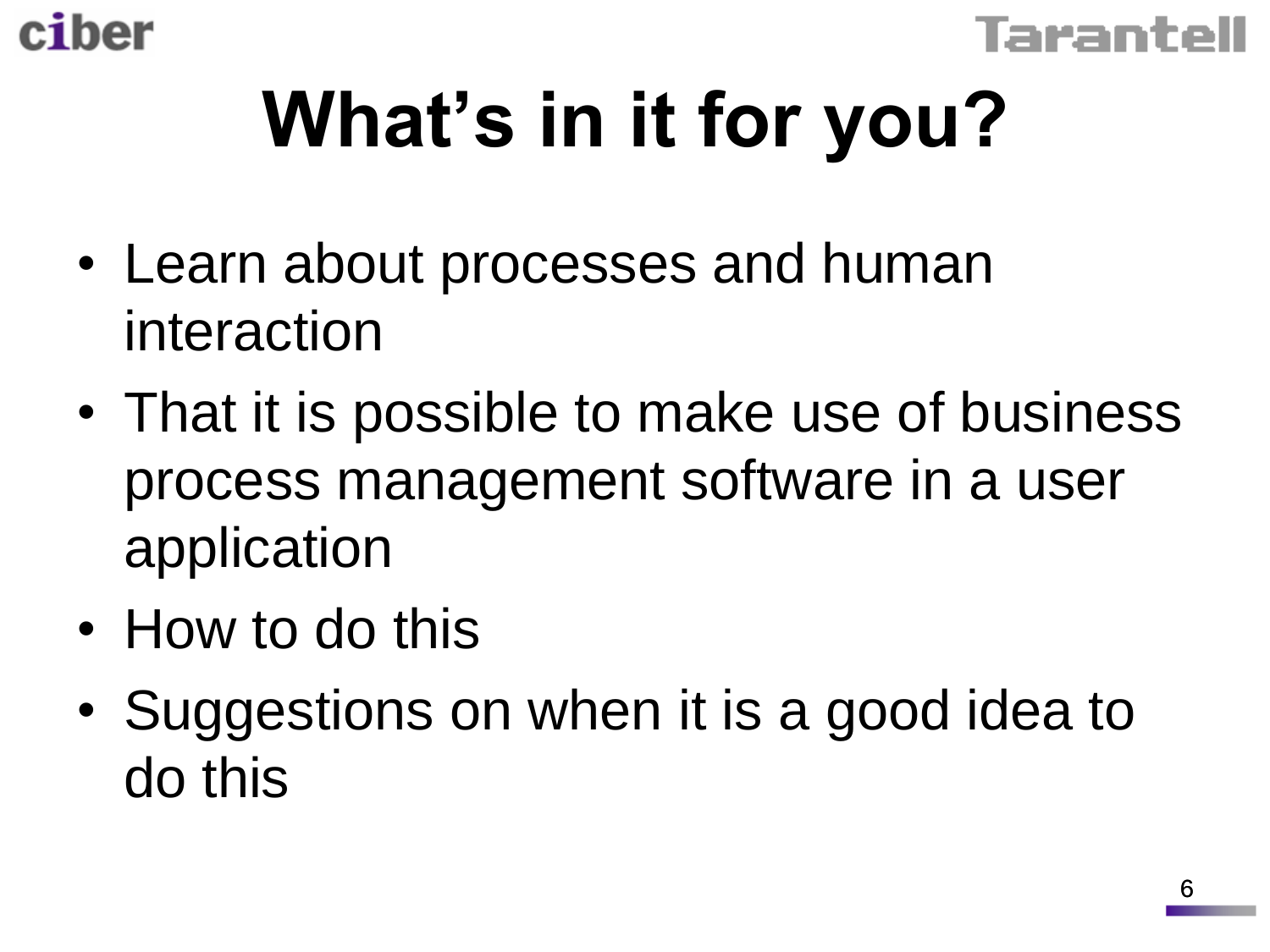ciber

#### Tarantell

## **Loan application - overview**



7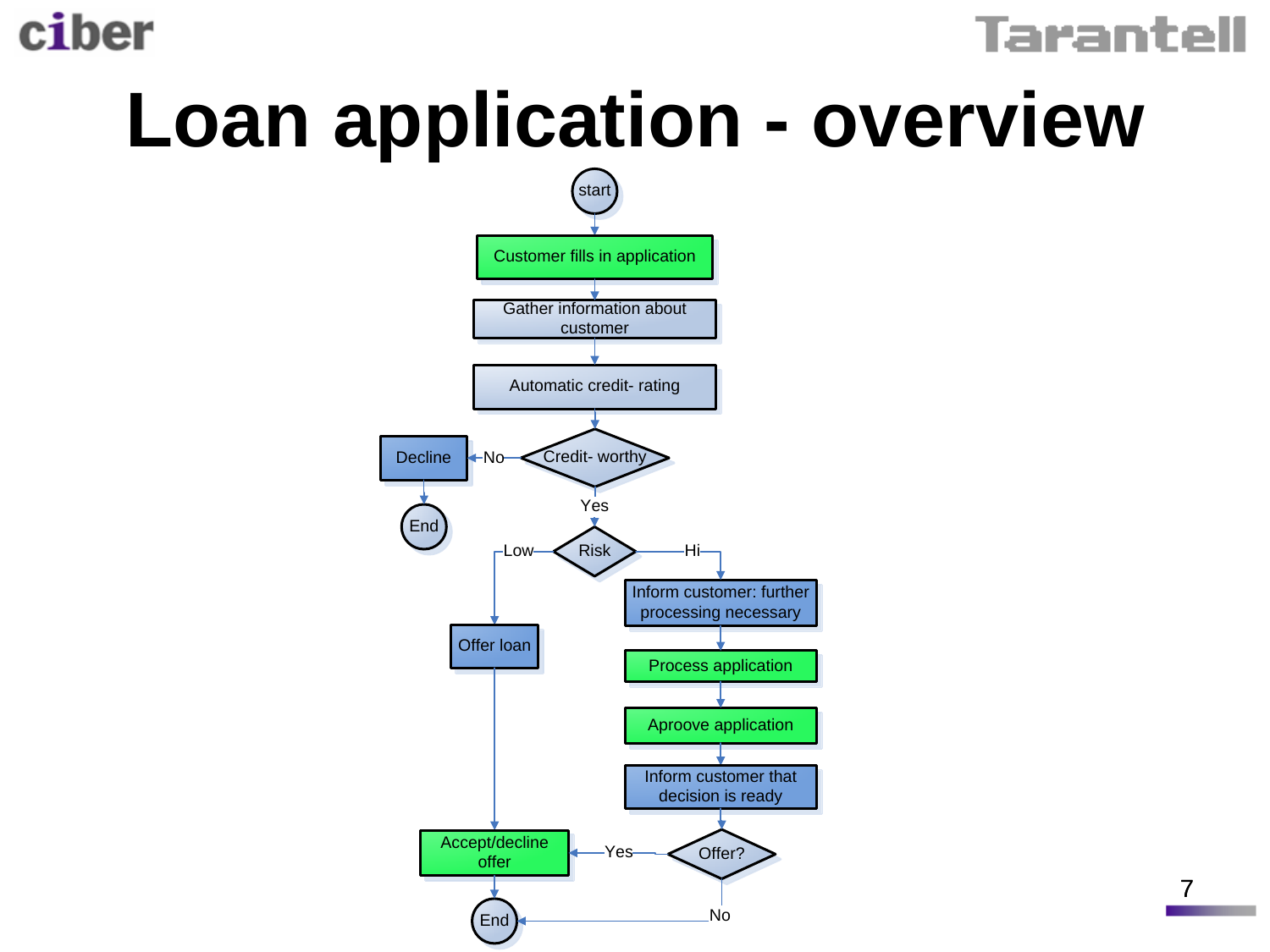

#### **Tarantell**

### **Standard client/server solution**

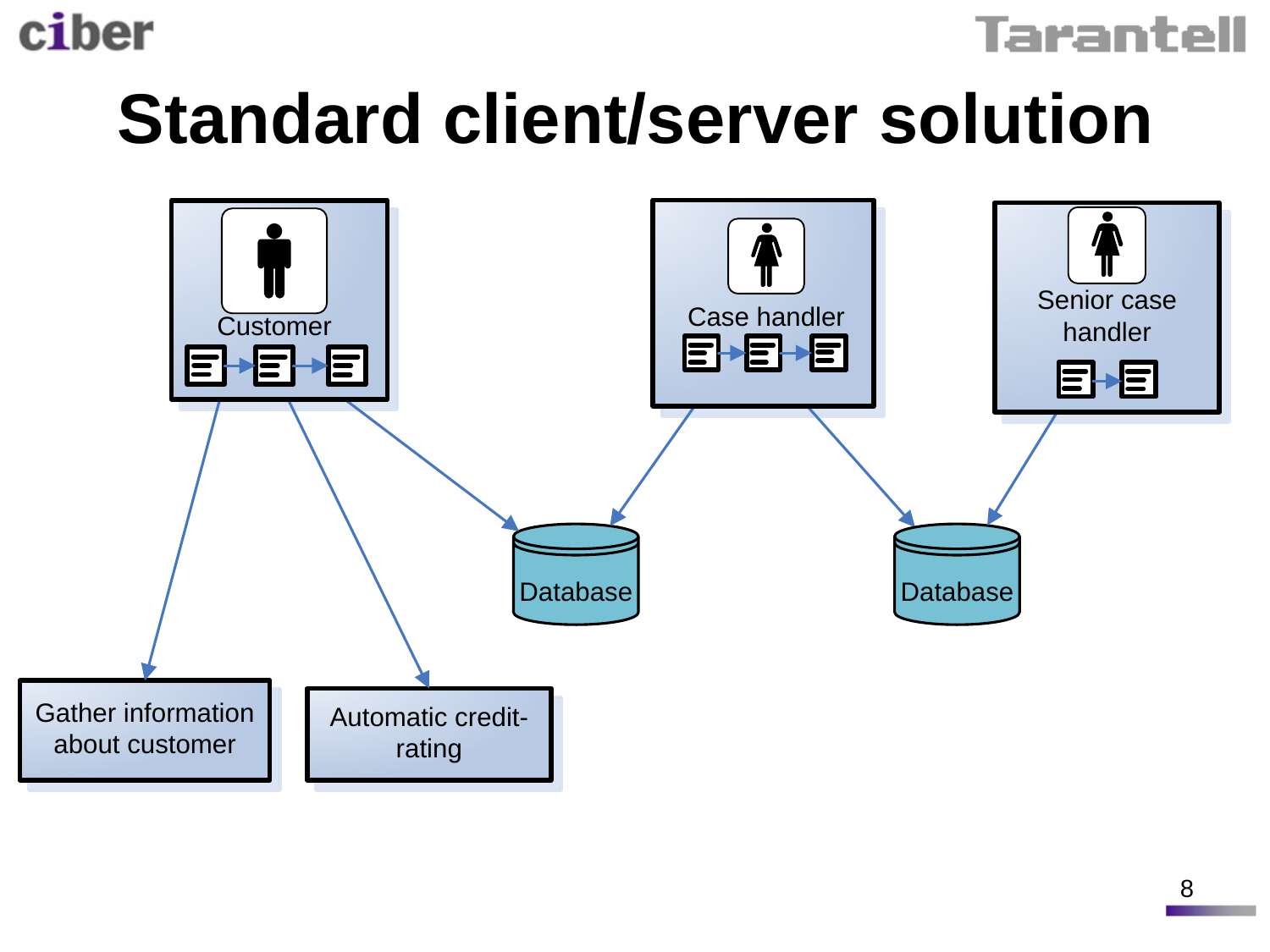

#### **Tarantell**



9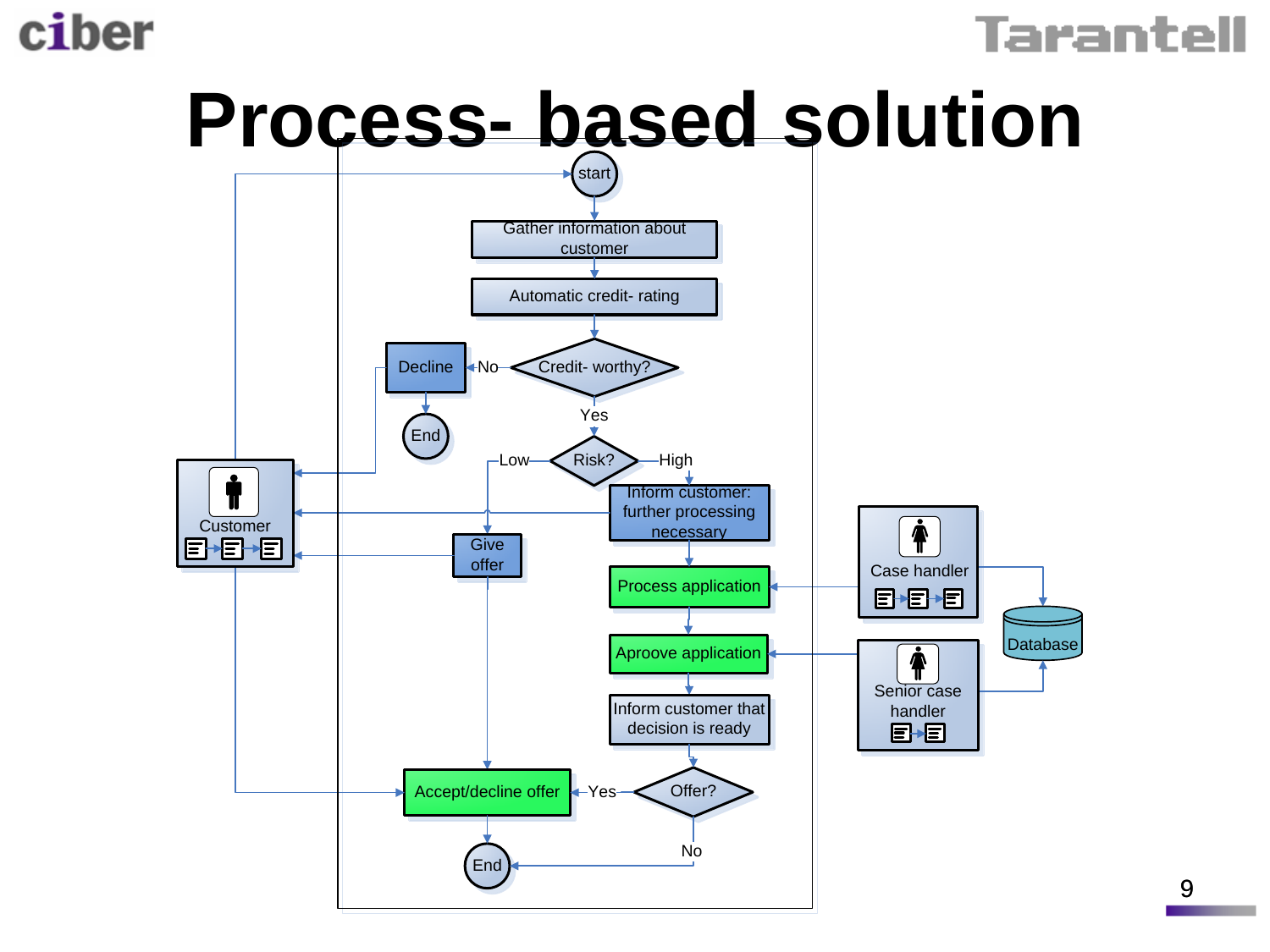



### **Process engine**

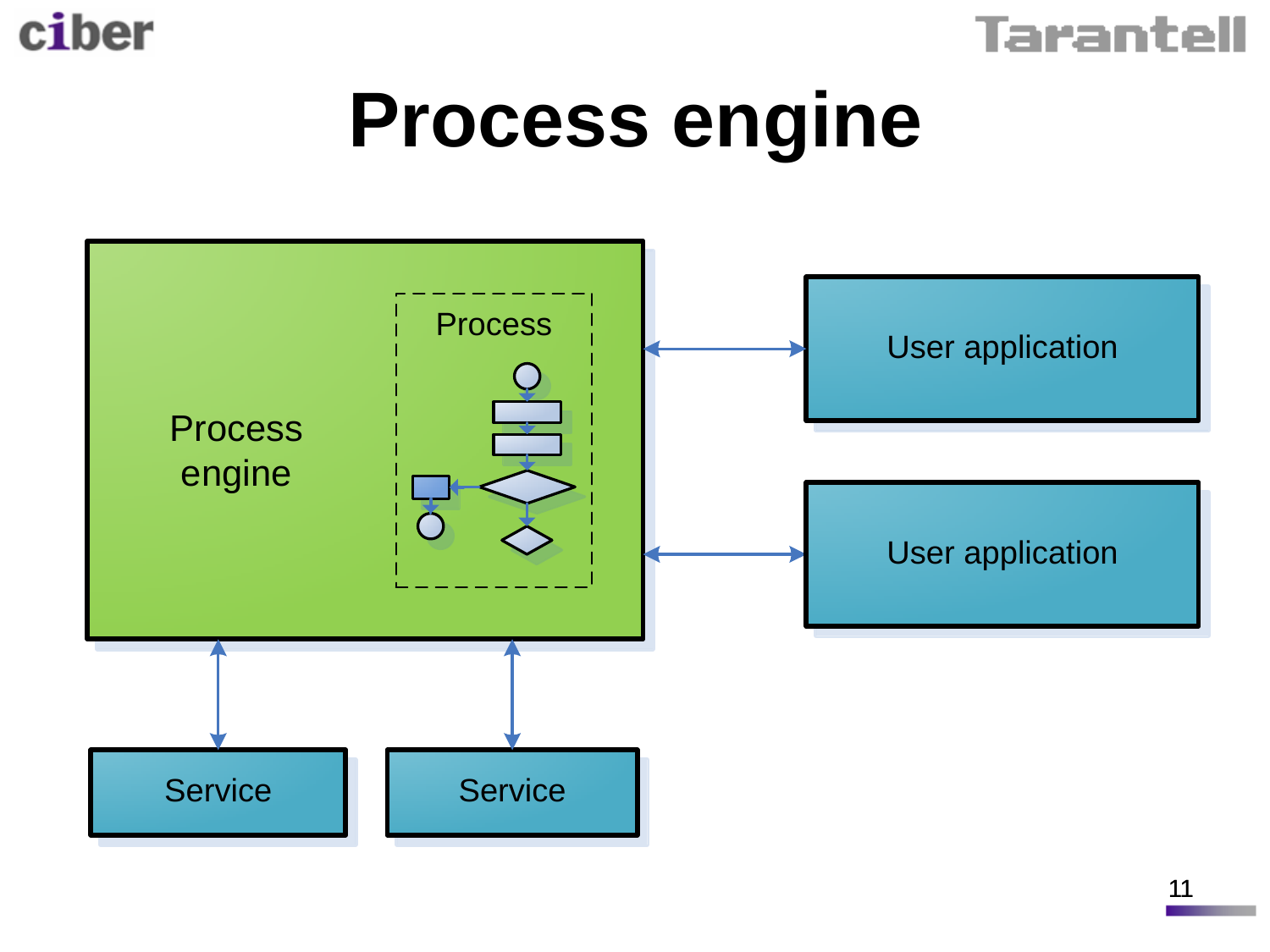



## **Human interaction steps**

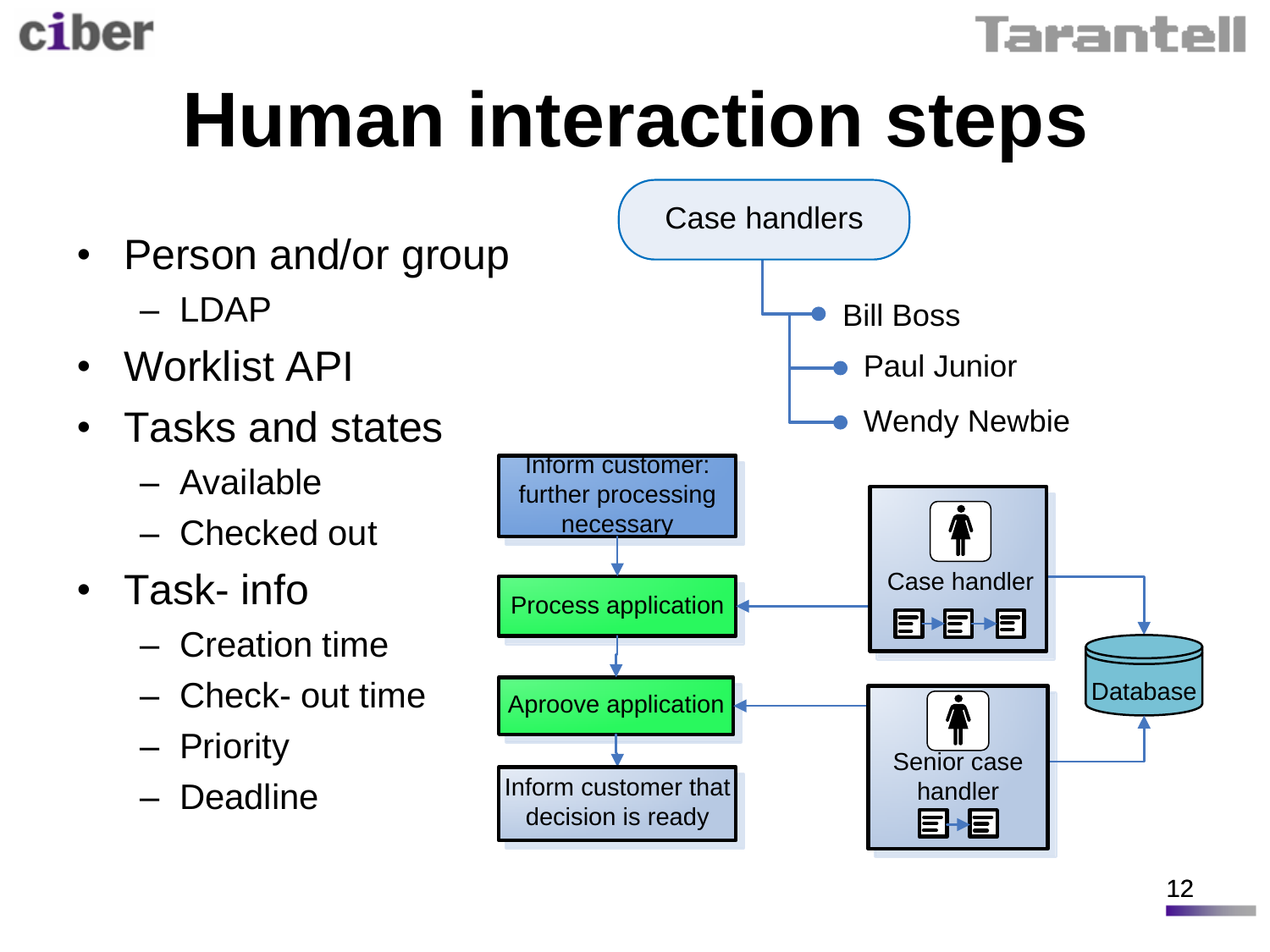



## **Escalation**

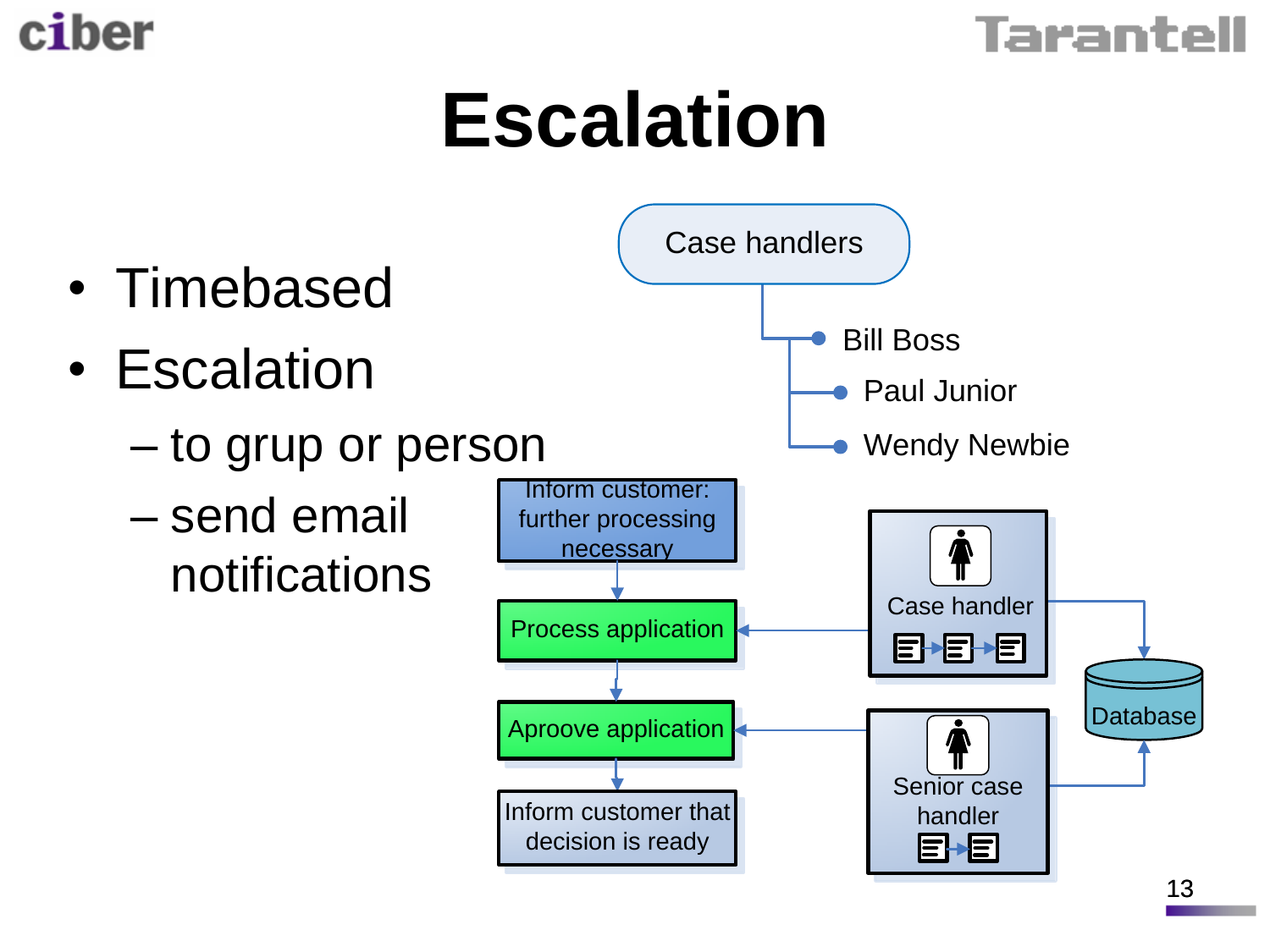



# **Responsability and data**

- Process
	- flow and state
	- what and when
- Application
	- How
		- Business rules
		- domain data
- Process needs some infromation from app.
	- Controlling the proces
	- Giving the right messages

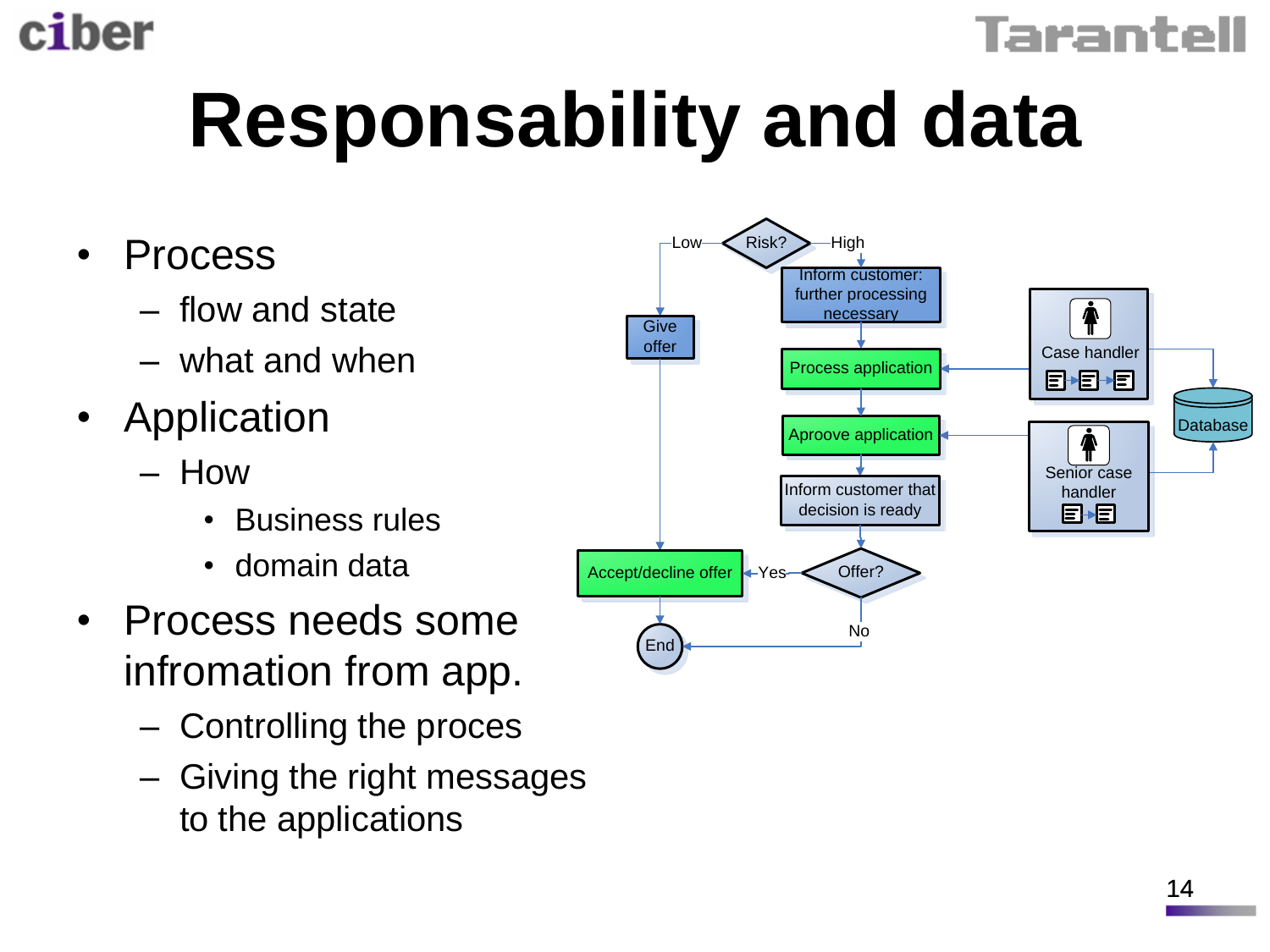



## **Pros and cons**

#### • Pros

- Centralized control of flow and state of the business process
- More flexible business process
- Integration with other systems is easier
- Visual model of the real world business process
- Attain information about ongoing business processes (BAM)
- Can make the applications more statless
- Cons
	- Higher complexity in the beginning
	- New technology
	- Have to rely on the process engine to get the applications to work.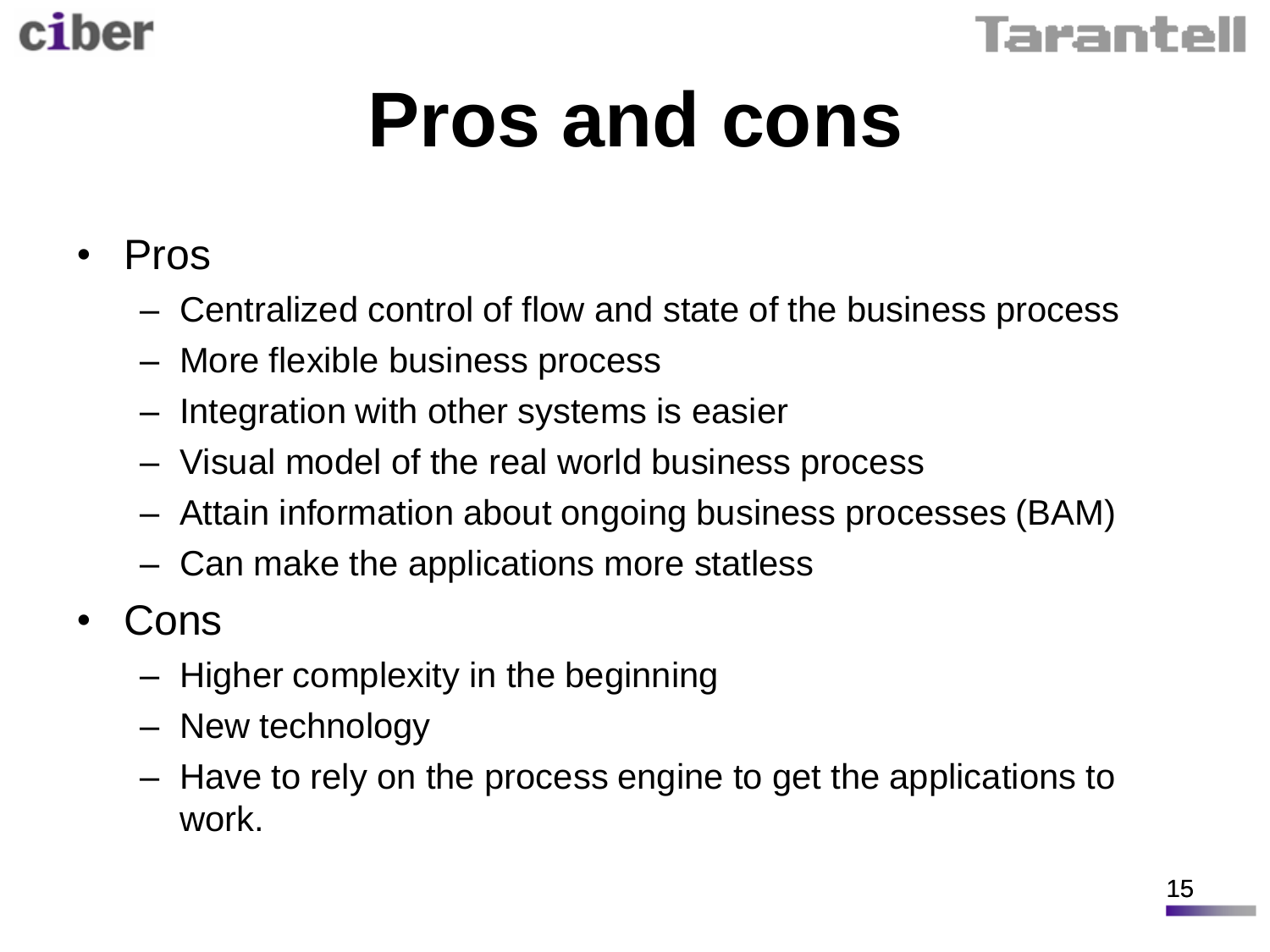



## **When and when not to use?**

- When to use
	- Multiple systems
	- Multiple human steps/interactions
	- Complex business processes
	- Processes that change often
- When not to use
	- Small and simple systems
	- Real- time systems
	- Stateless systems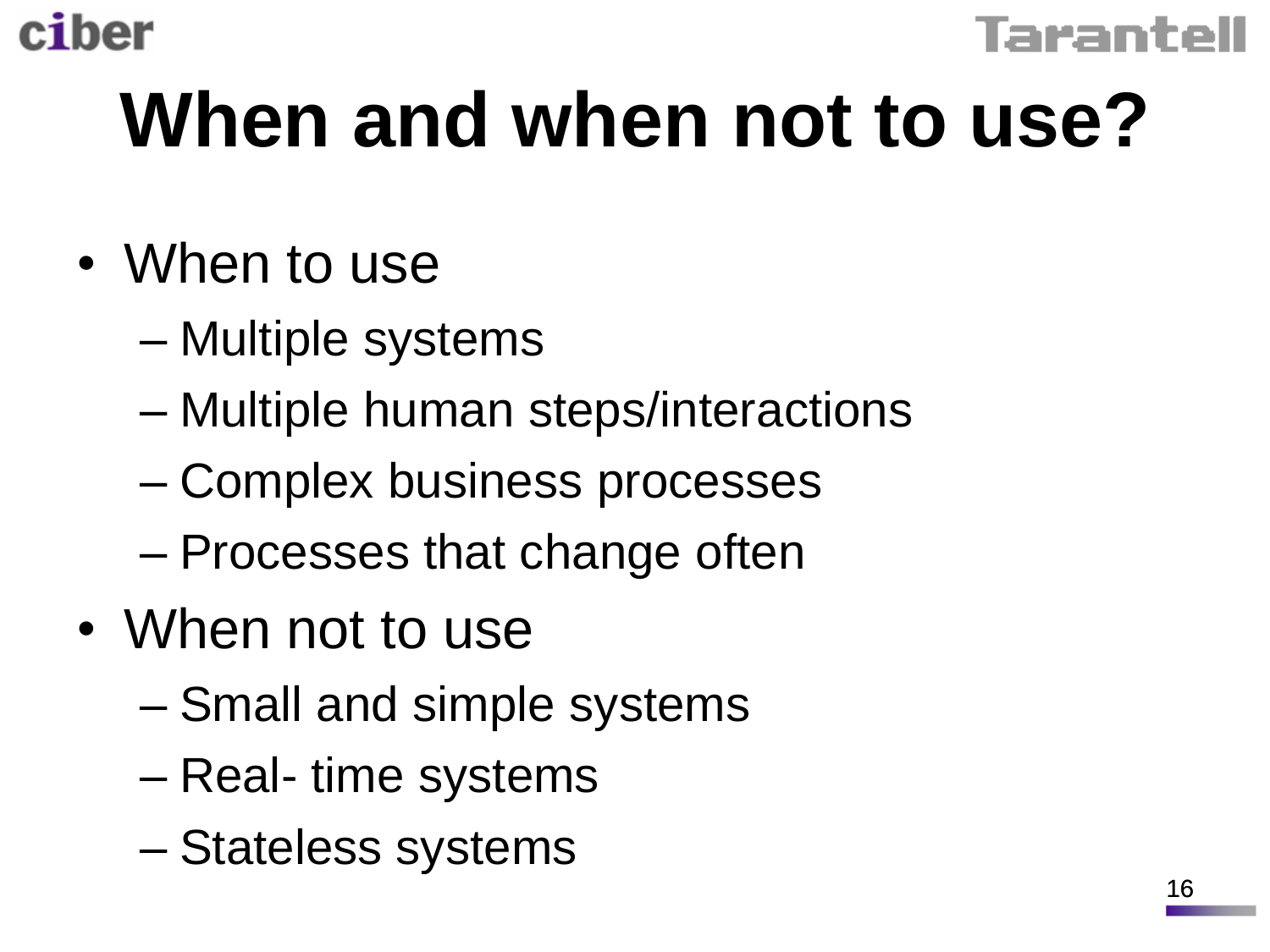

LDAP





**Database**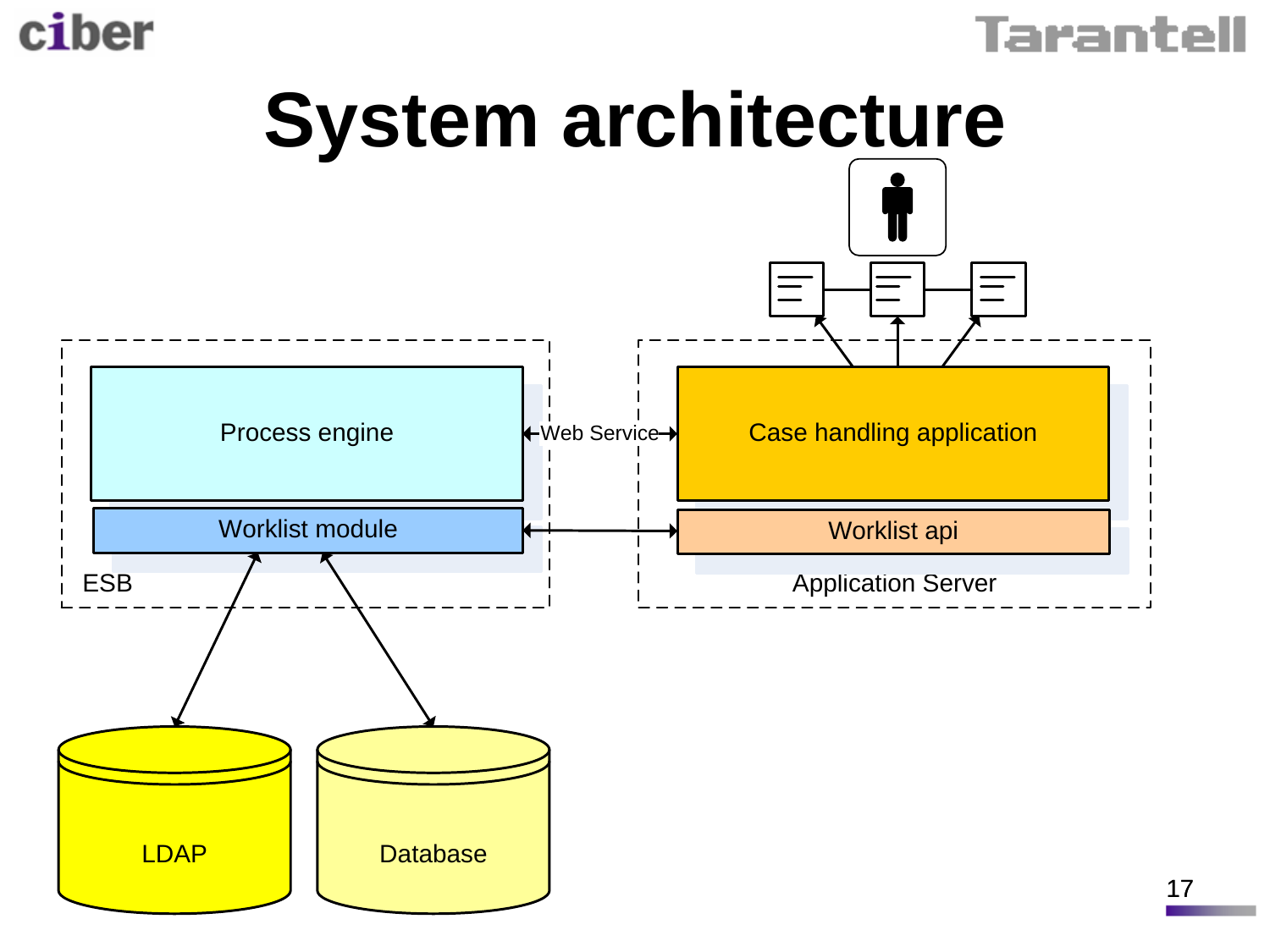#### ciber



## **Application architecture**

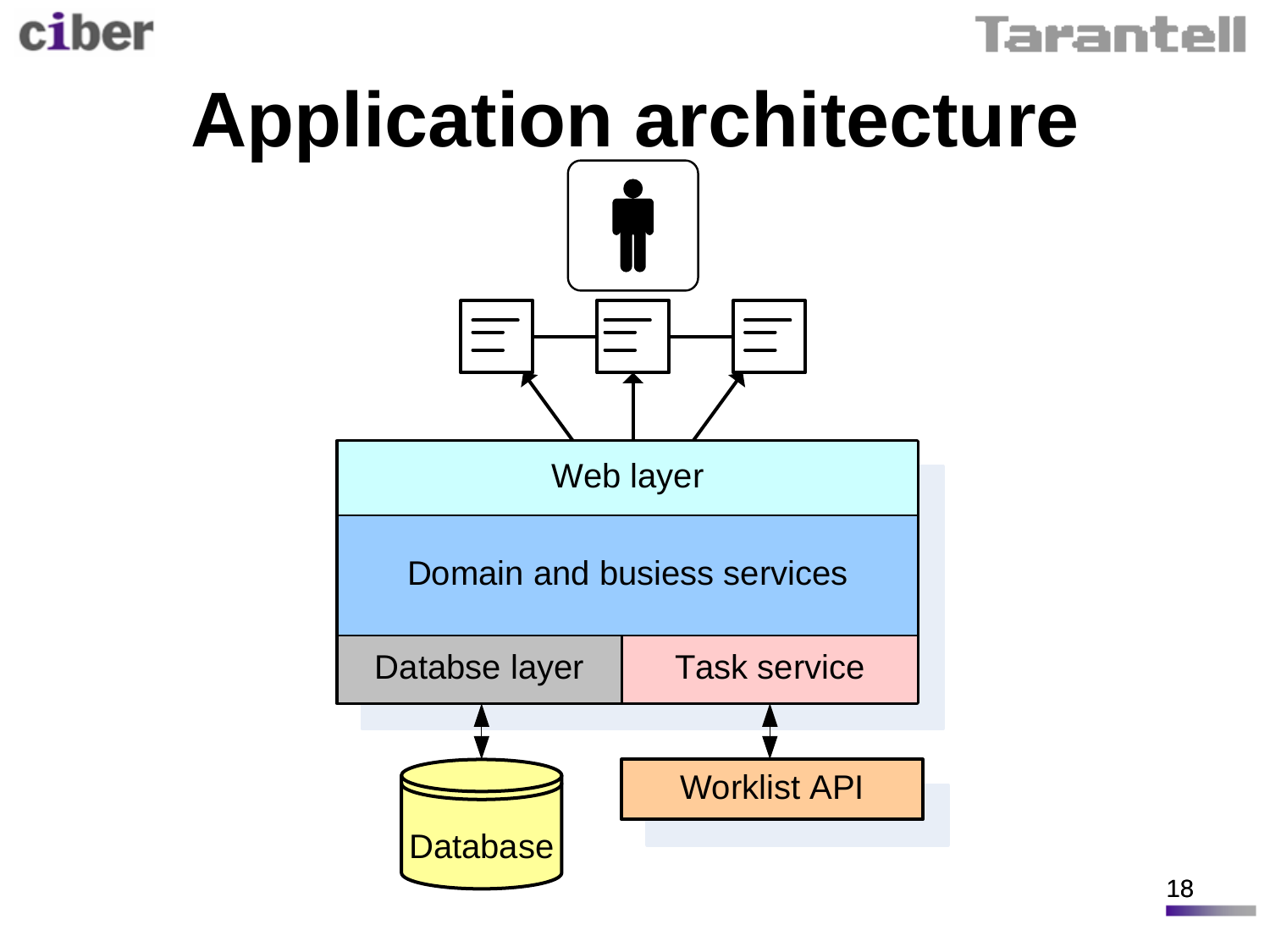



# **Challenges and solutions**

- Development and deployment
- Upgrading the process
- Business process granularity vs. human tasks
- Testing
- Integration with user- applications
- Vendor lock in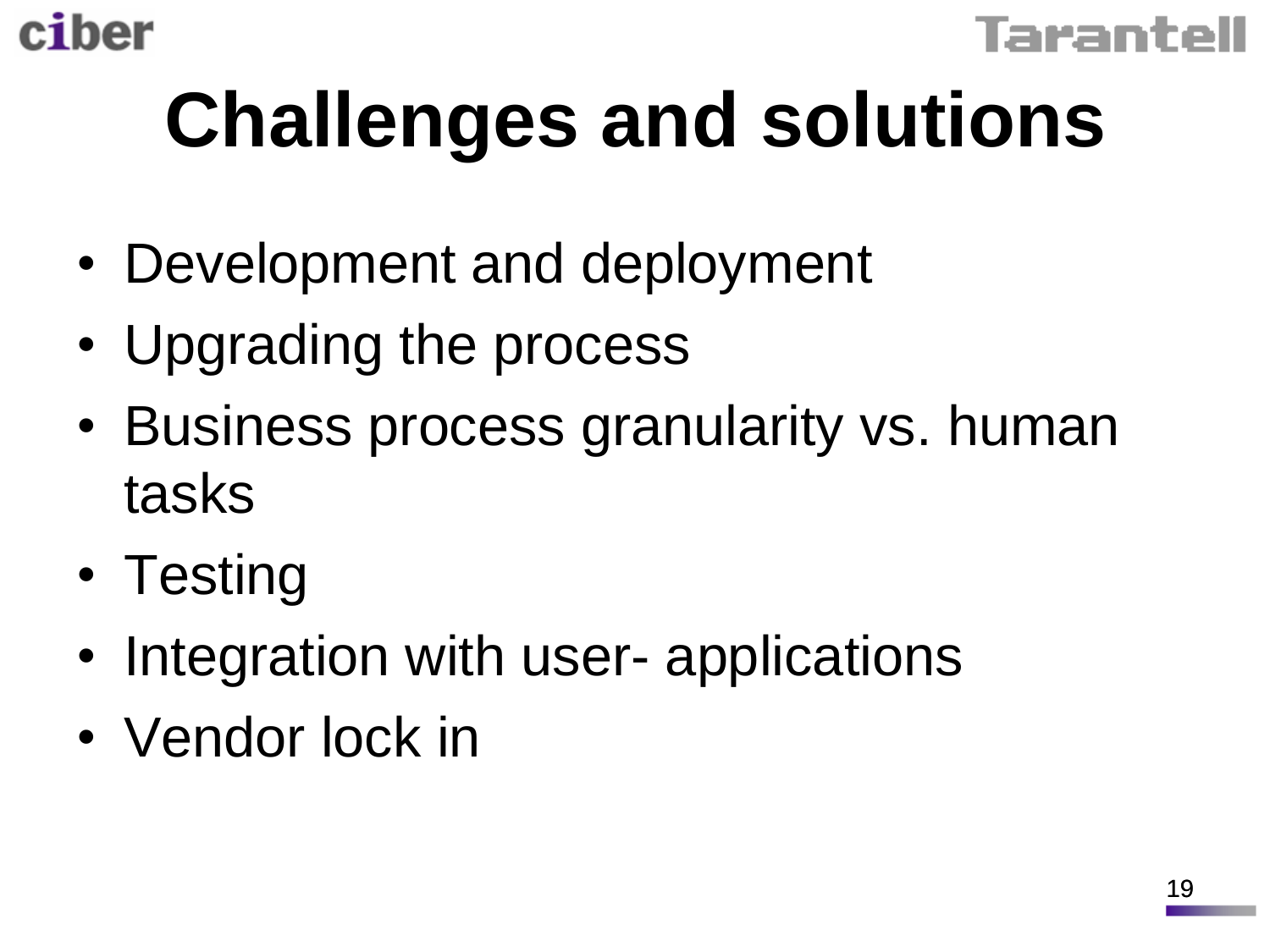



# **Development and deployment**

The process is developed separate from the Webapplication

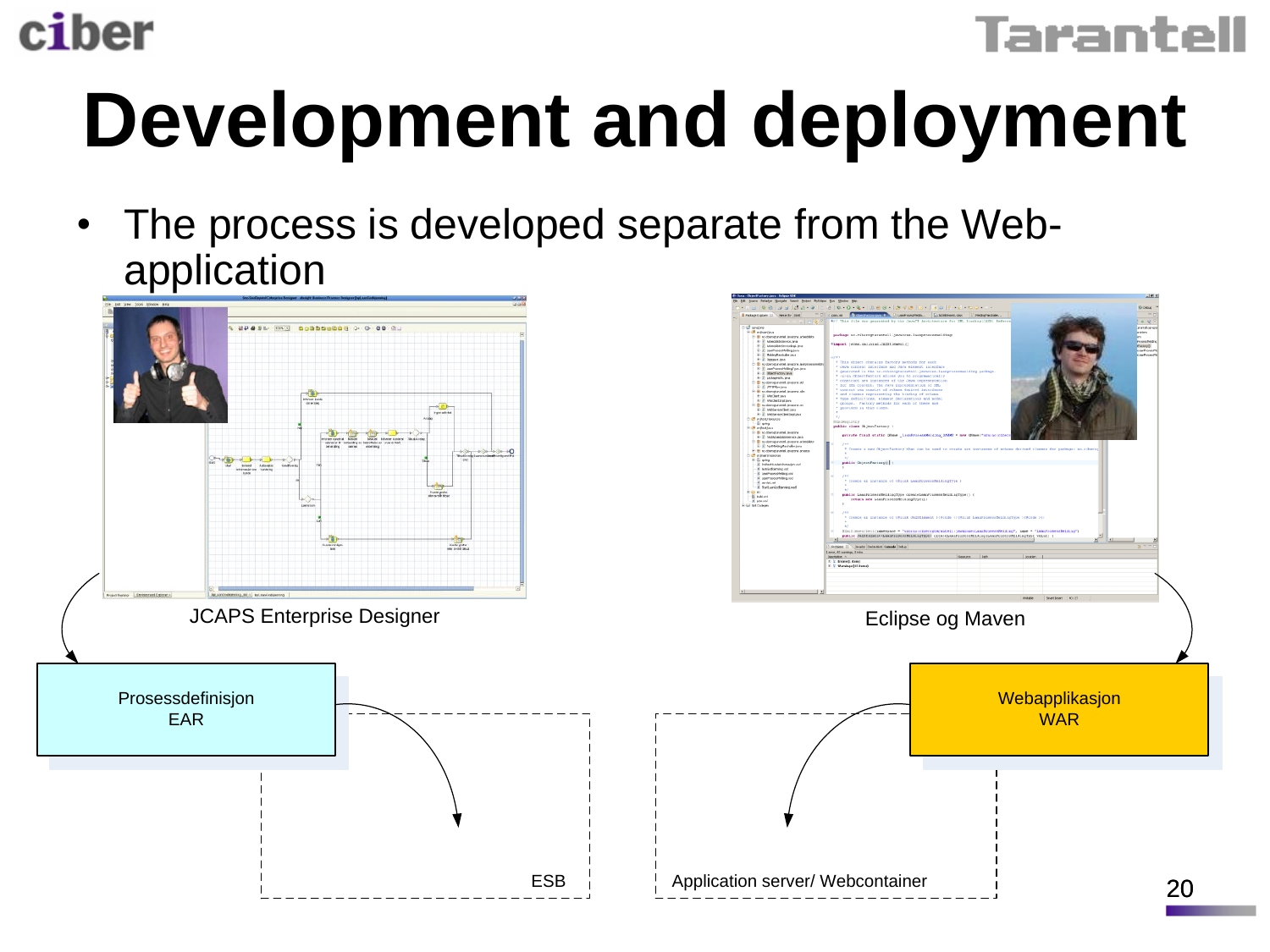



## **Upgrading the process**

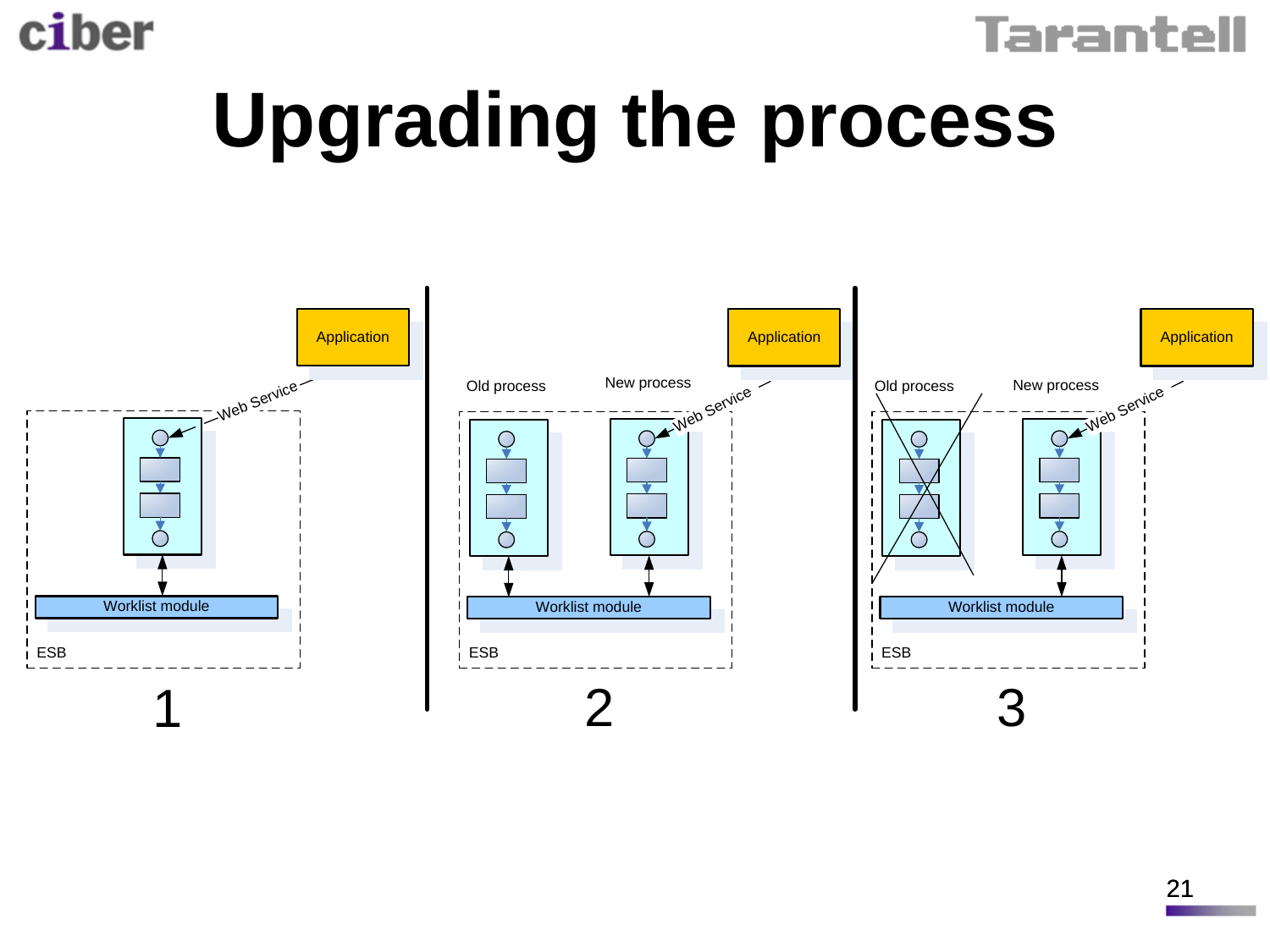



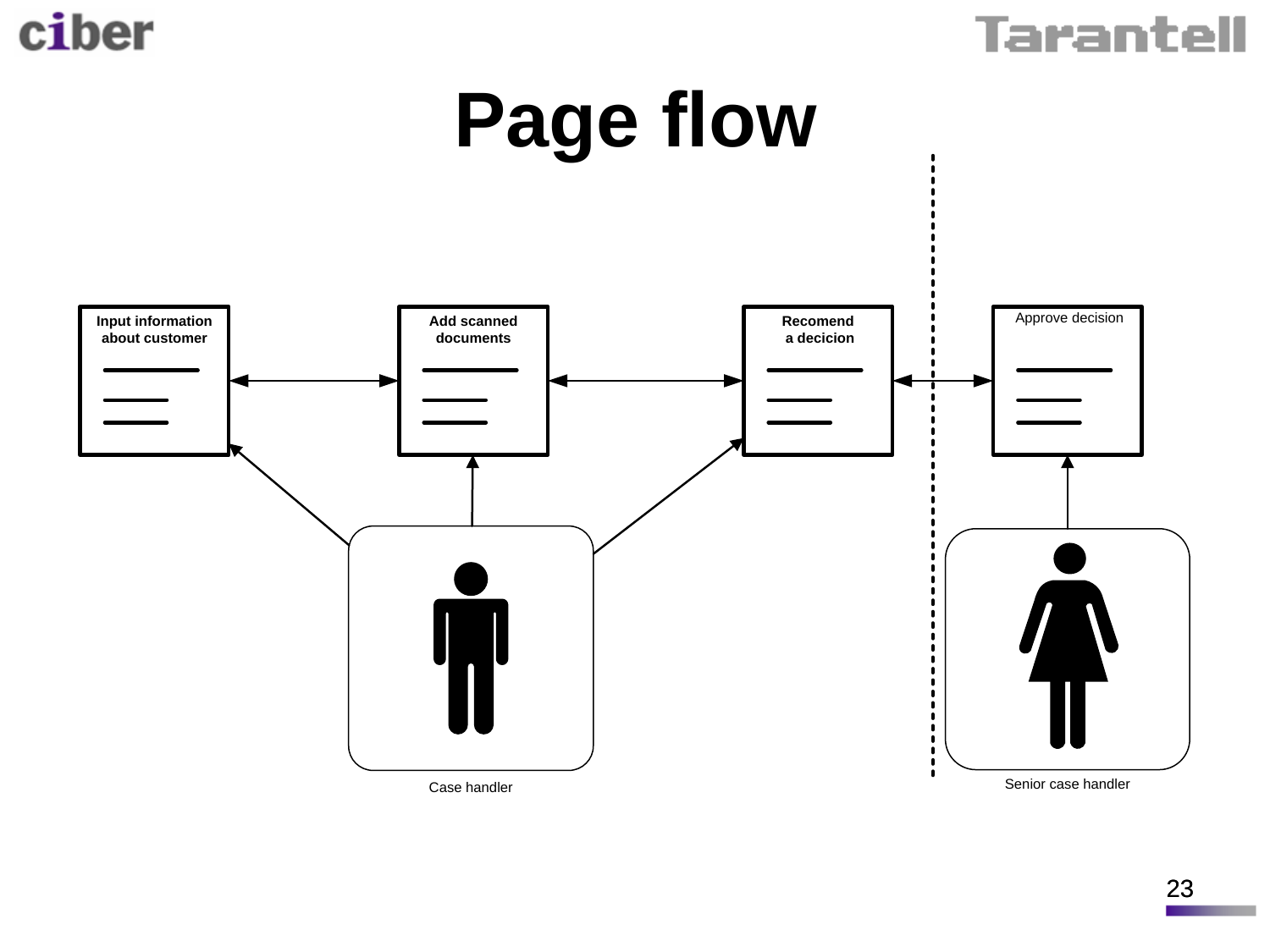



### **Process = page flow**

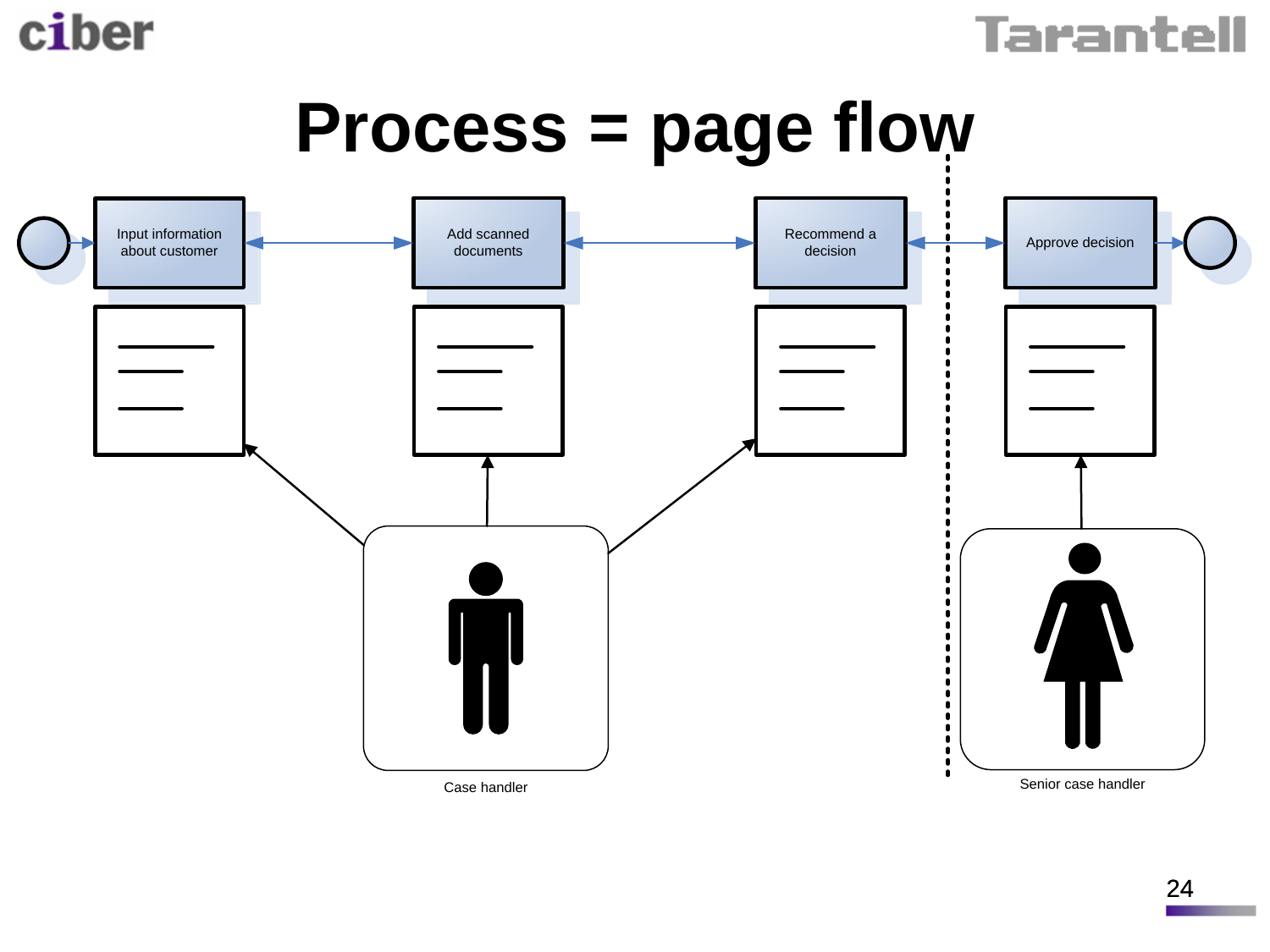



## **Process = page flow**

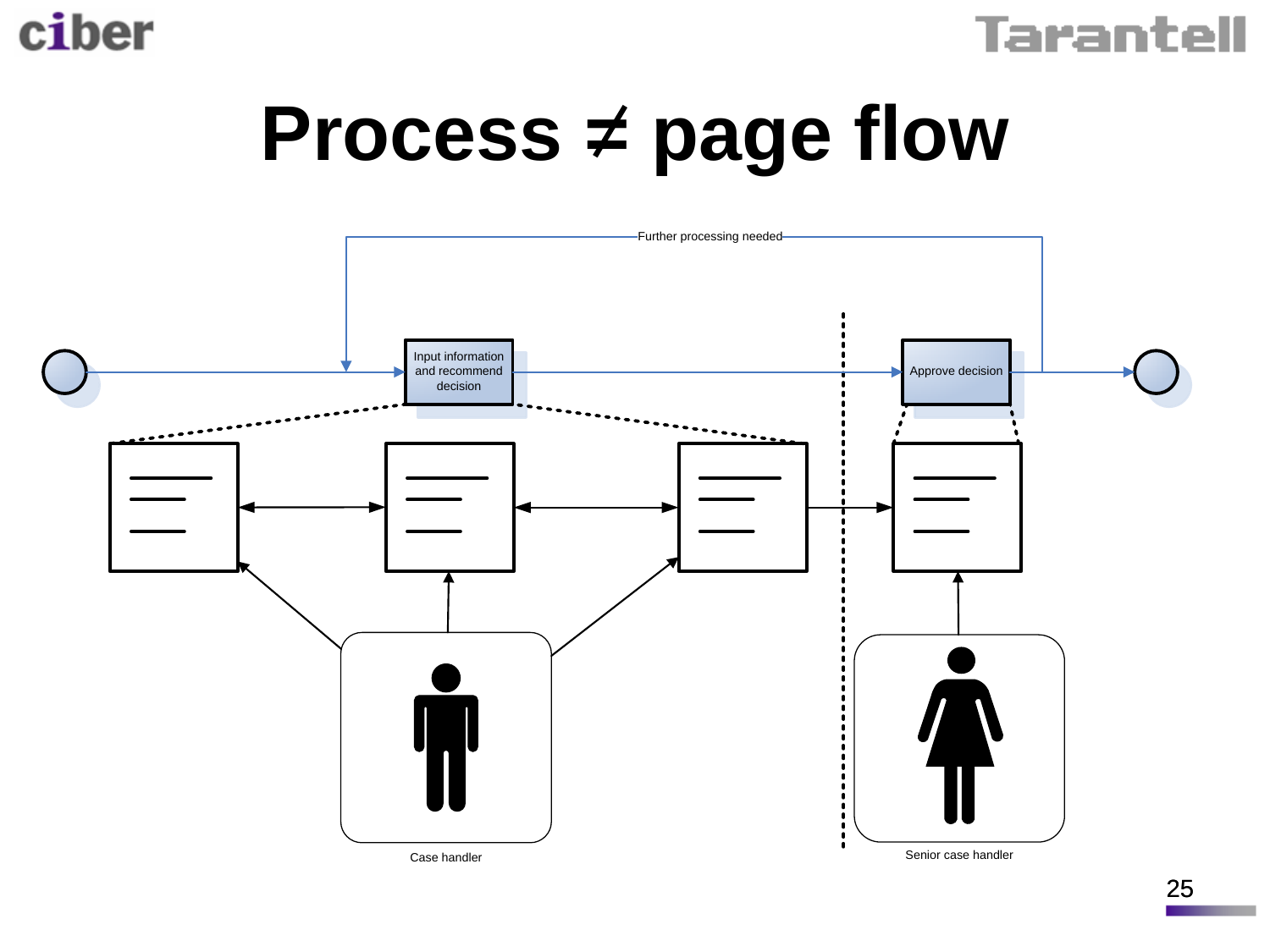



# **Testing**

- Problem:
	- In container- testing
	- Requires:
		- ESB-server
		- Webcontainer
		- database
		- LDAP
		- Eclipse and Enterprise Designer
- Løsning:
	- Develop and test the application separete from the business process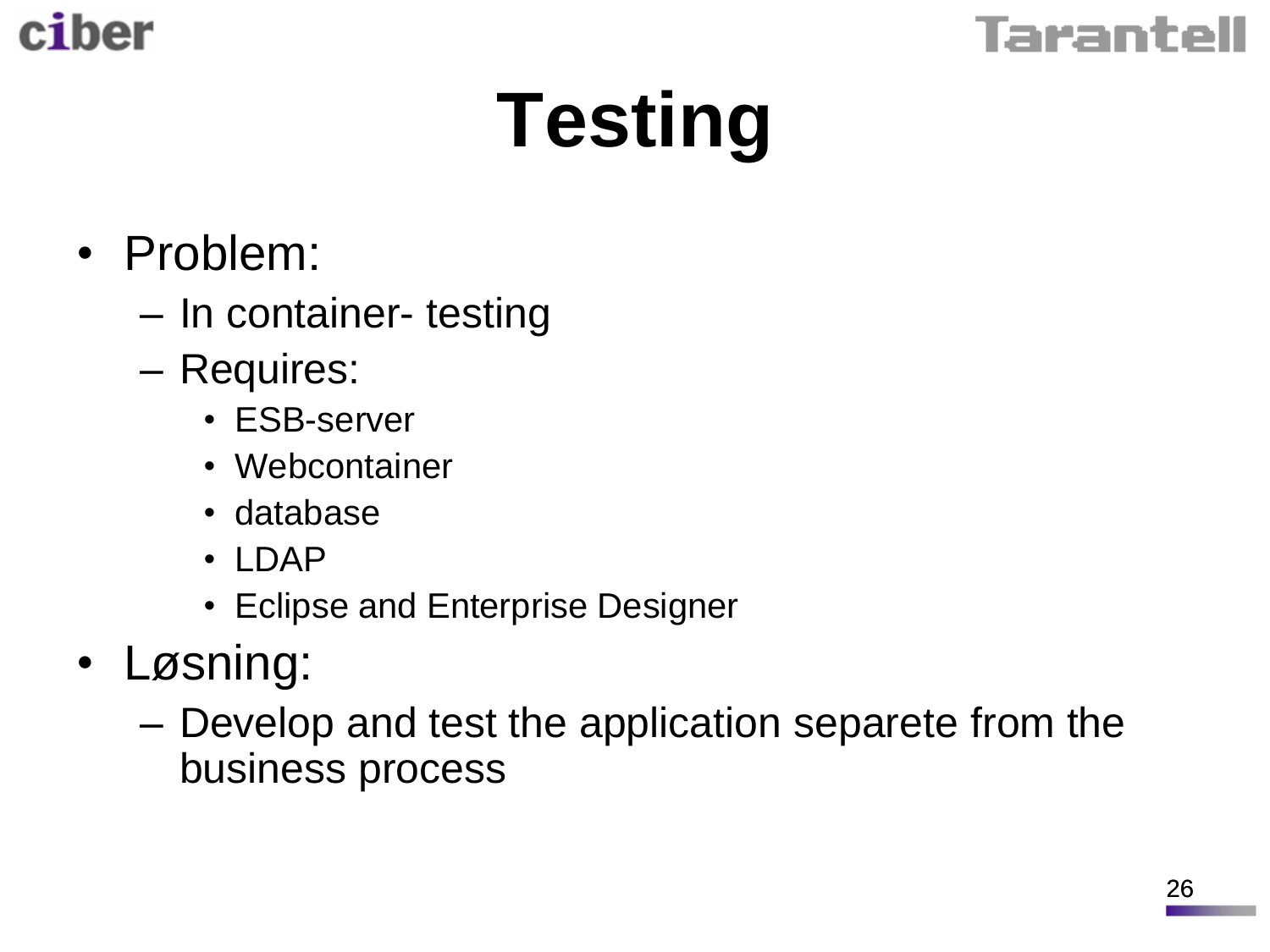



## **Unit testing**

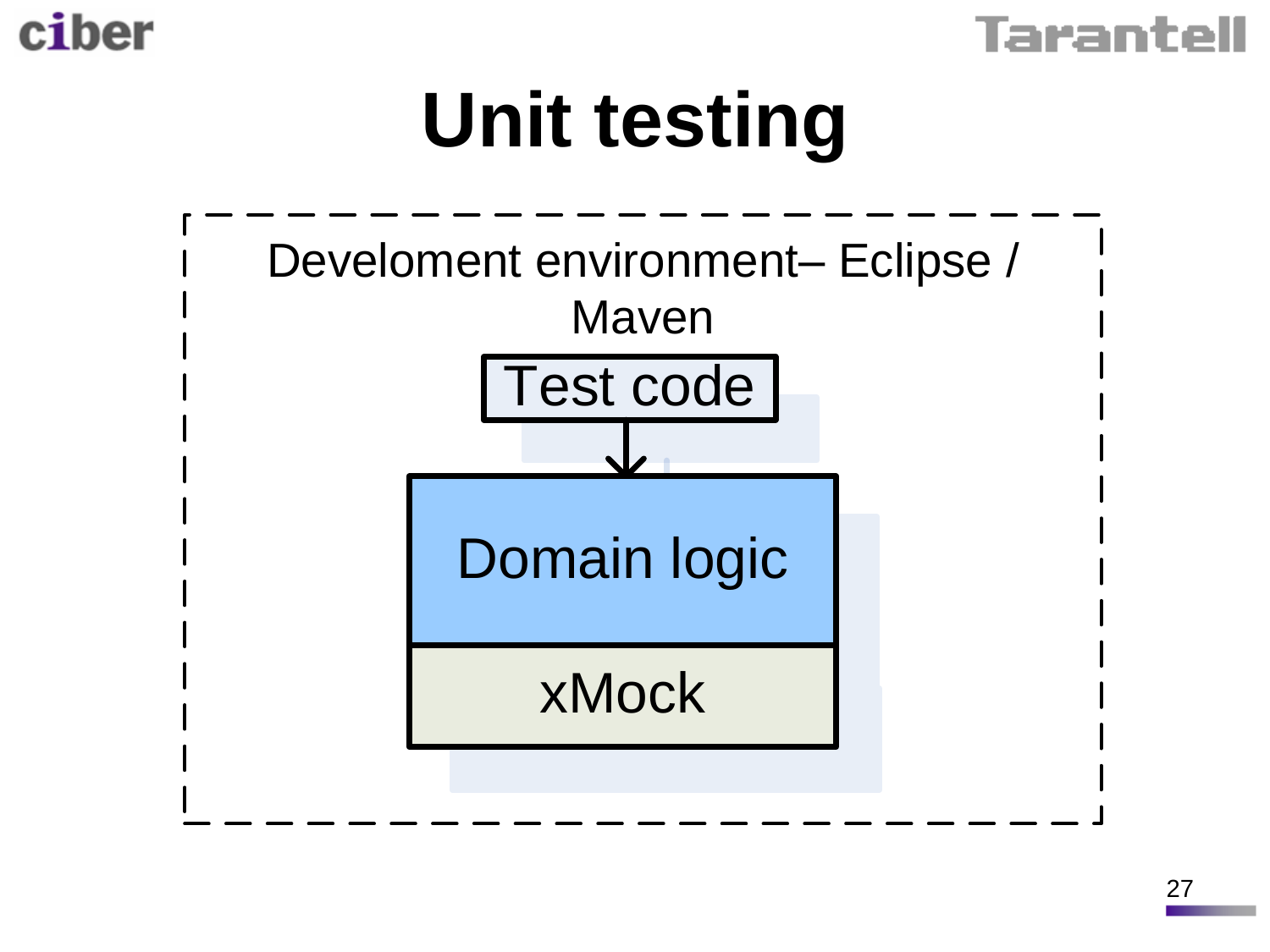

#### Tarantell

## **Integration testing**

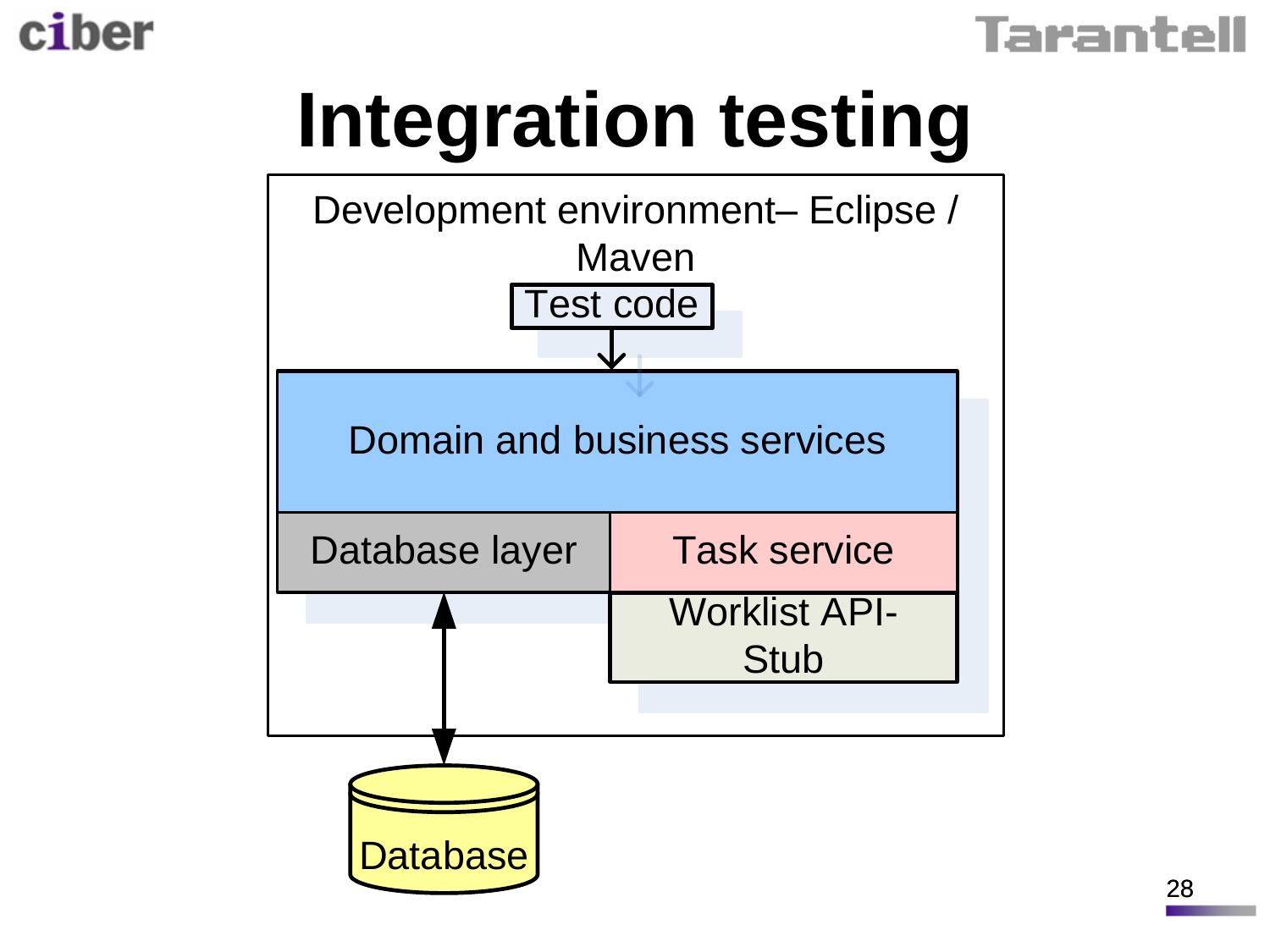



## **User interface testing**

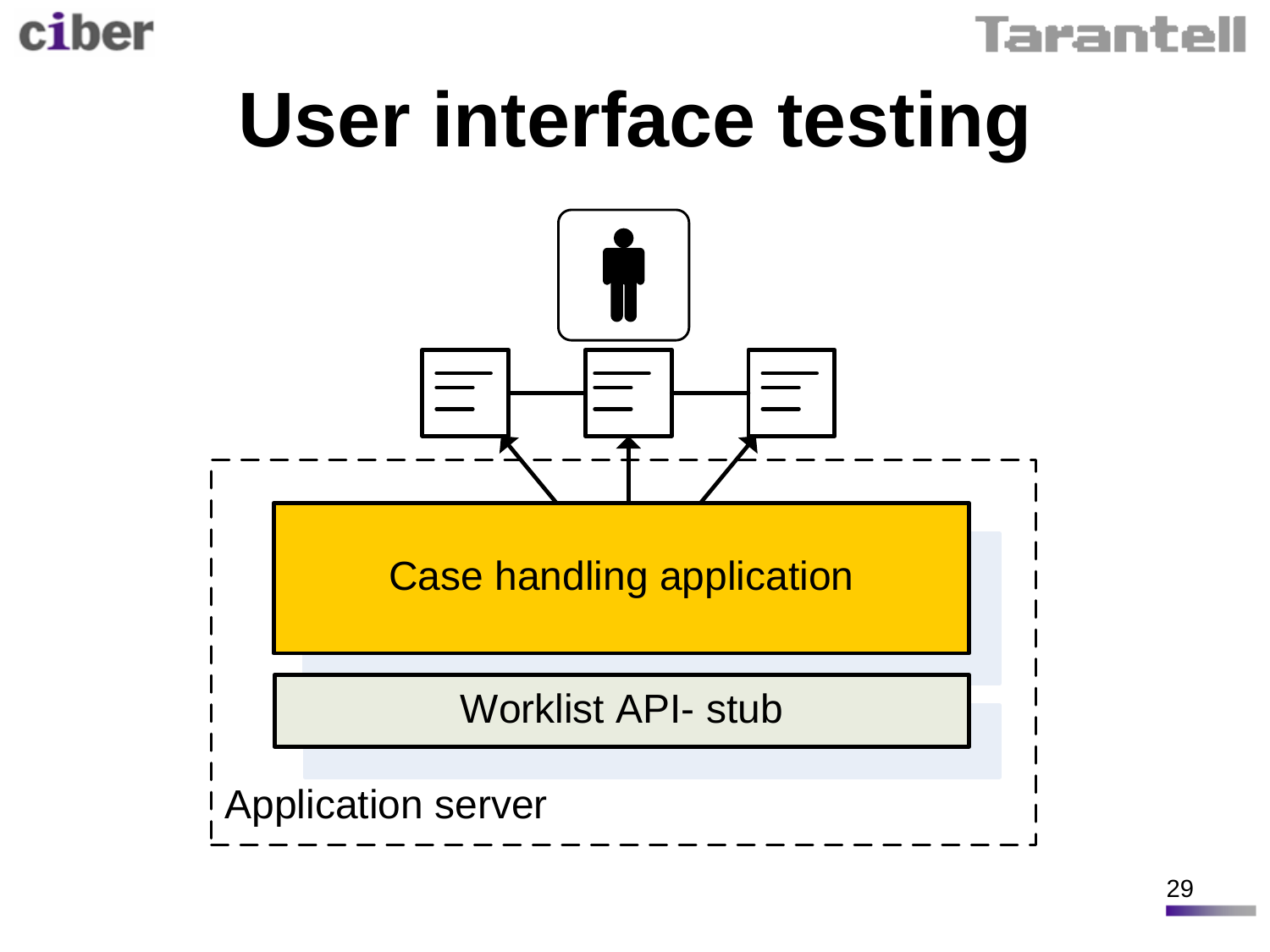



## **Testing the business process**

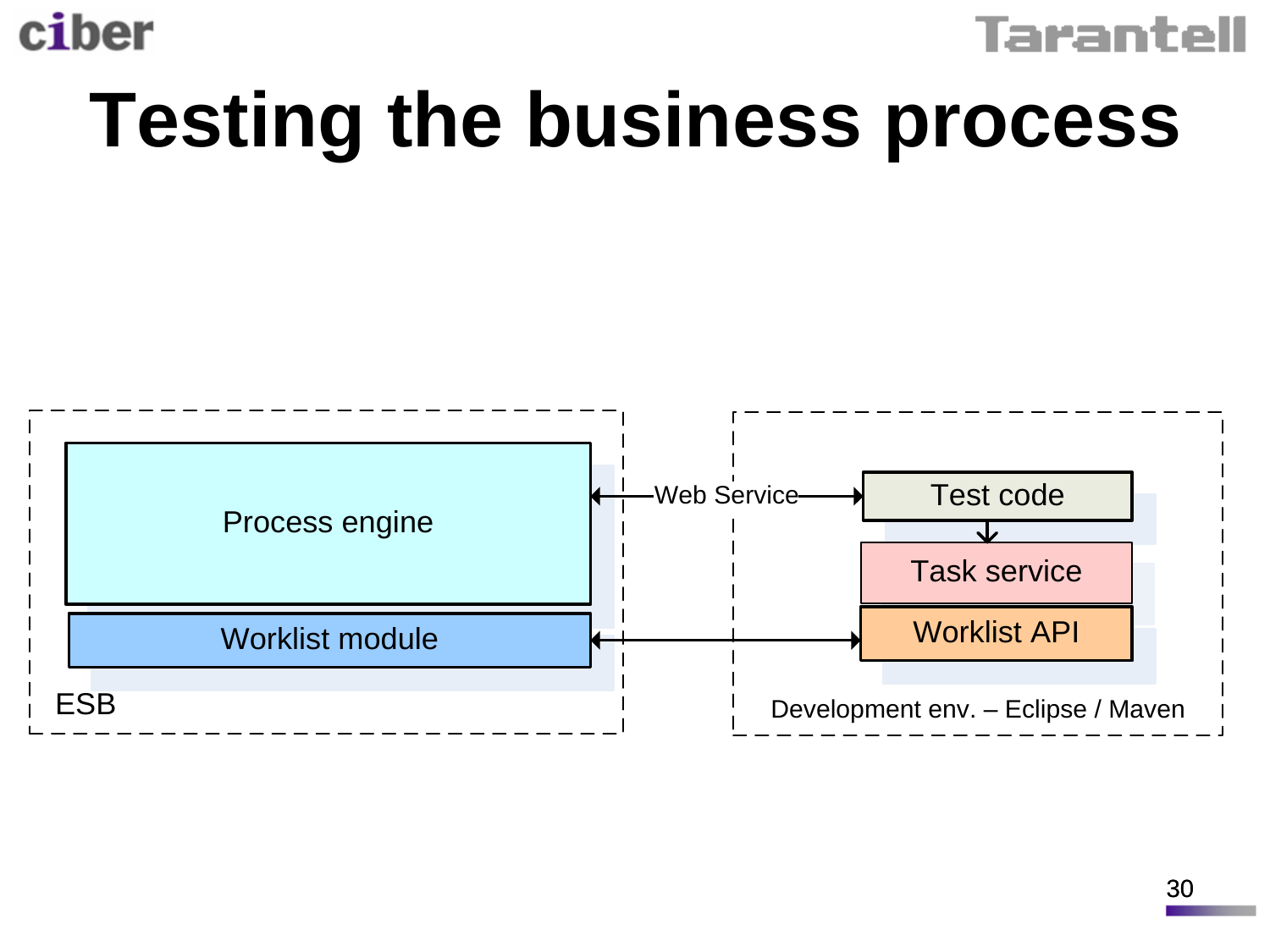# **Integrating with the web application**

• Worklist API

ciber



• "Direct access" API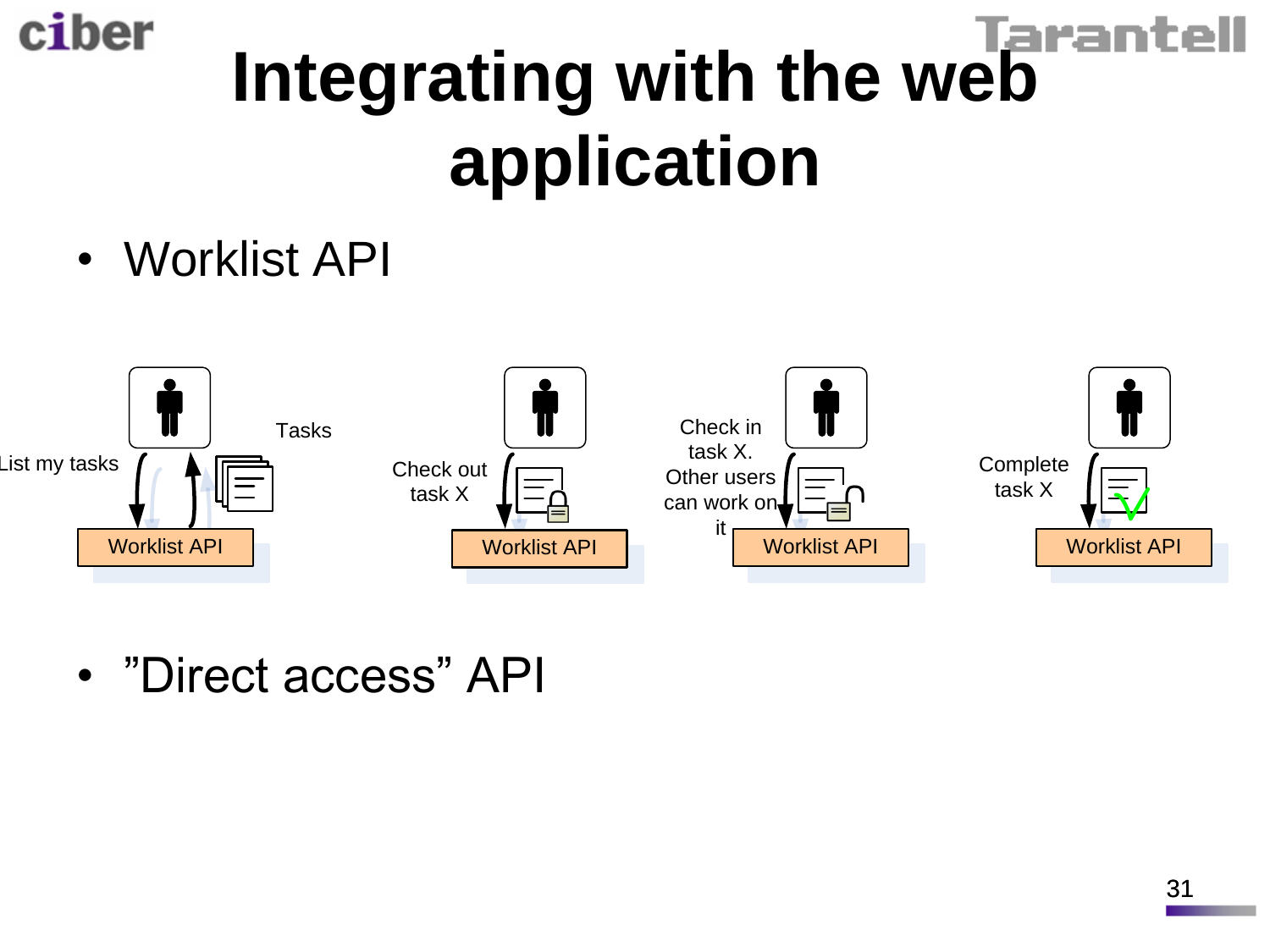



## **Vendor lock in?**

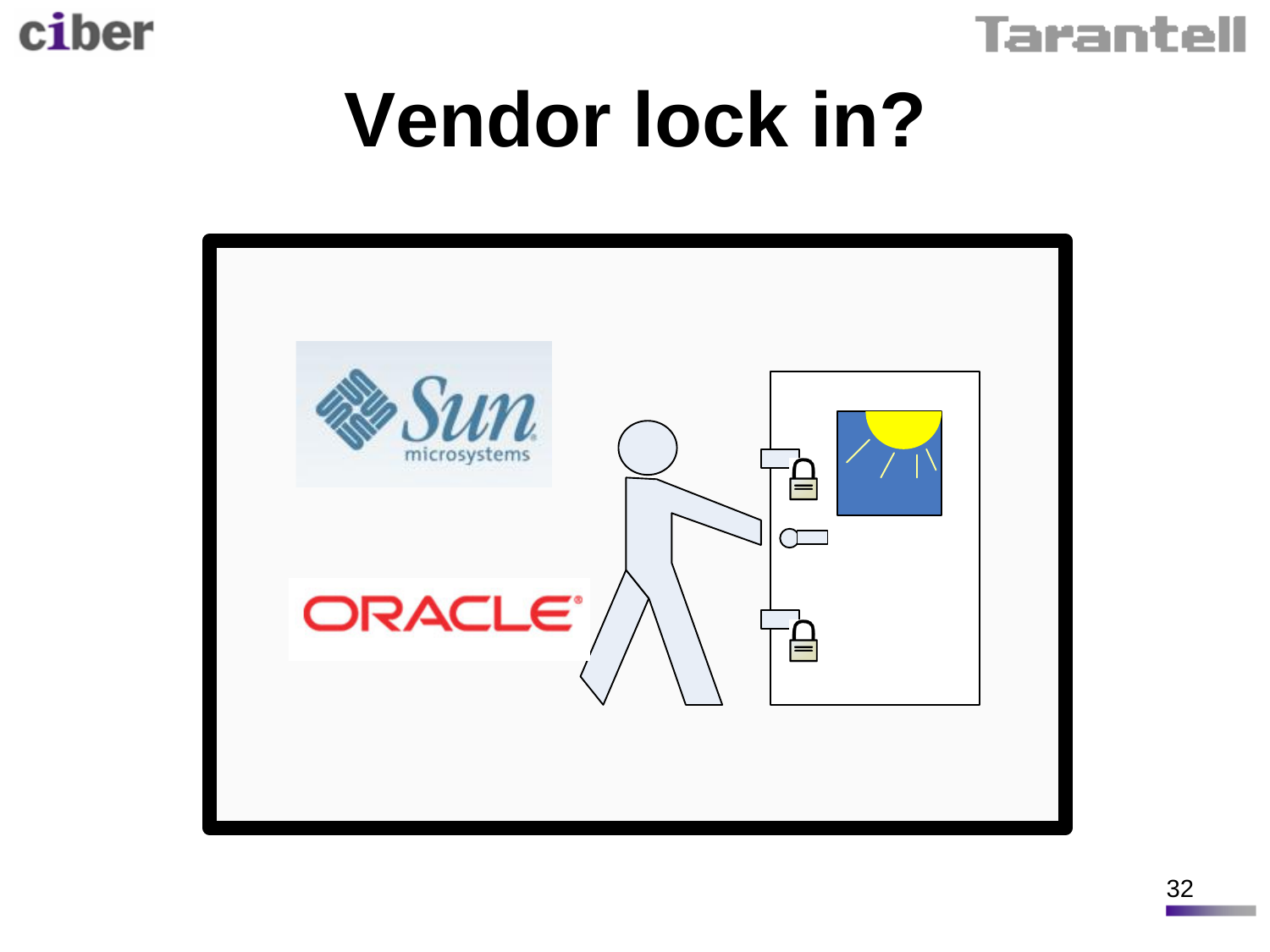



## **Demo**

- Process implemented with Sun JavaCAPS
- Application
	- Standard Java Web application

– JSF

• Work List Manager API

– Part of Sun JavaCAPS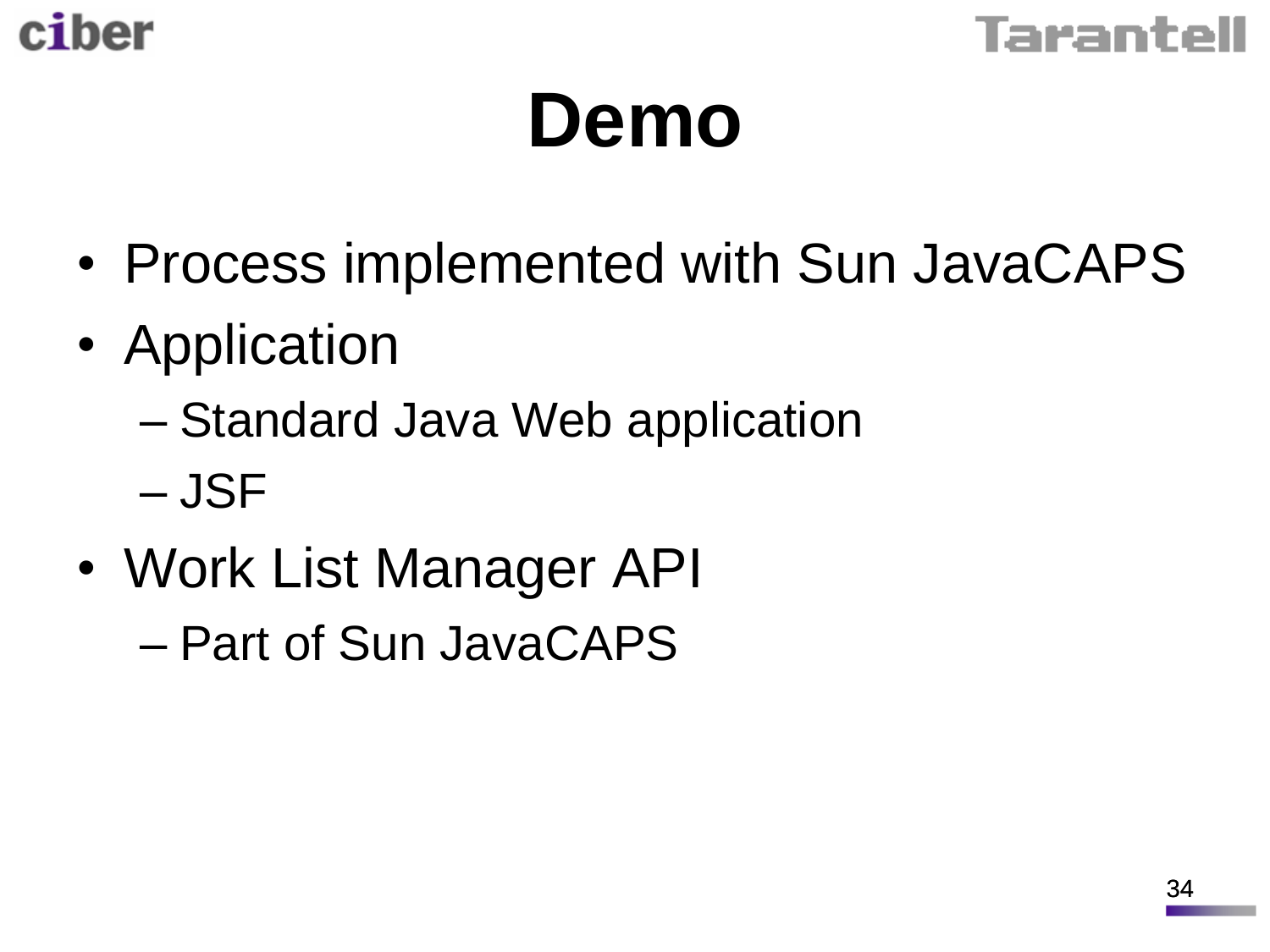



#### **Demo**